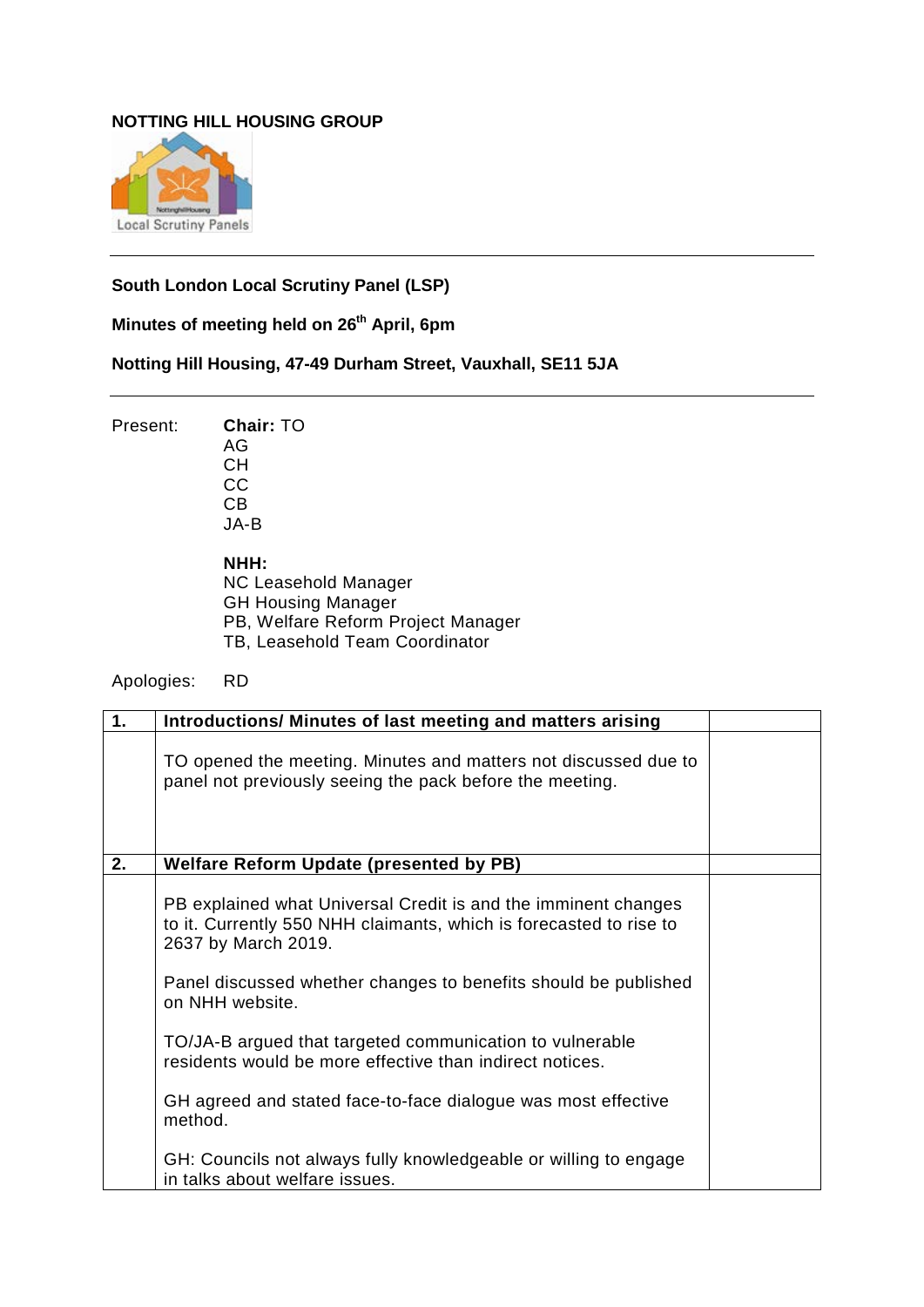|    | PB: The Tenancy Support Network is available for all NHH tenants<br>and officers can refer tenants to the service.                                                        |    |
|----|---------------------------------------------------------------------------------------------------------------------------------------------------------------------------|----|
|    | CH suggested that monthly updates sent by officers could include<br>information on "help and support".                                                                    |    |
|    | PB explained that as of April 2019 housing benefit would be<br>capped at Local Housing Allowance (LHA) rate. 800 NHH tenants<br>at risk.                                  |    |
|    | TO: NHH should advise tenants in advance.                                                                                                                                 |    |
|    | GH: Difficult for officers to make decisions about whether to accept<br>potential tenants if uncertain about ability to pay when LHA rate is<br>enforced.                 |    |
| 4. | <b>Change to Lettings Strategy</b>                                                                                                                                        |    |
|    | GH read-out strategy, which is available in the pack.                                                                                                                     |    |
|    |                                                                                                                                                                           |    |
|    | Aim is for LSP panel members to provide opinions and have the<br>opportunity to join workshops in the future.                                                             |    |
|    | People often express desire to move but don't bid on properties.<br>TO suggested this could be due to a lack of knowledge of the<br>process.                              |    |
|    | GH: South London boroughs often insist on filling new-build<br>properties with their own nominations.                                                                     |    |
|    | People on the "High Priority" list tend to remain there despite<br>turning offers down.                                                                                   |    |
|    | NC: The process of re-assessing people and re-organising the<br>priority lists is time-consuming and some tenants have to remain in<br>Band A due to their circumstances. |    |
|    | GH: tenants often don't want to move from current area, which is a<br>particular problem in South London as NHH have less properties<br>there.                            |    |
| 6. | <b>AOB</b>                                                                                                                                                                |    |
|    | TO to attend meeting next week to discuss a new format for the<br>LSP.                                                                                                    |    |
|    | TO will email panel members with outcomes from the meeting.                                                                                                               | TO |
|    | Meeting closed at 8.08pm                                                                                                                                                  |    |
|    | Next meeting: ?                                                                                                                                                           |    |